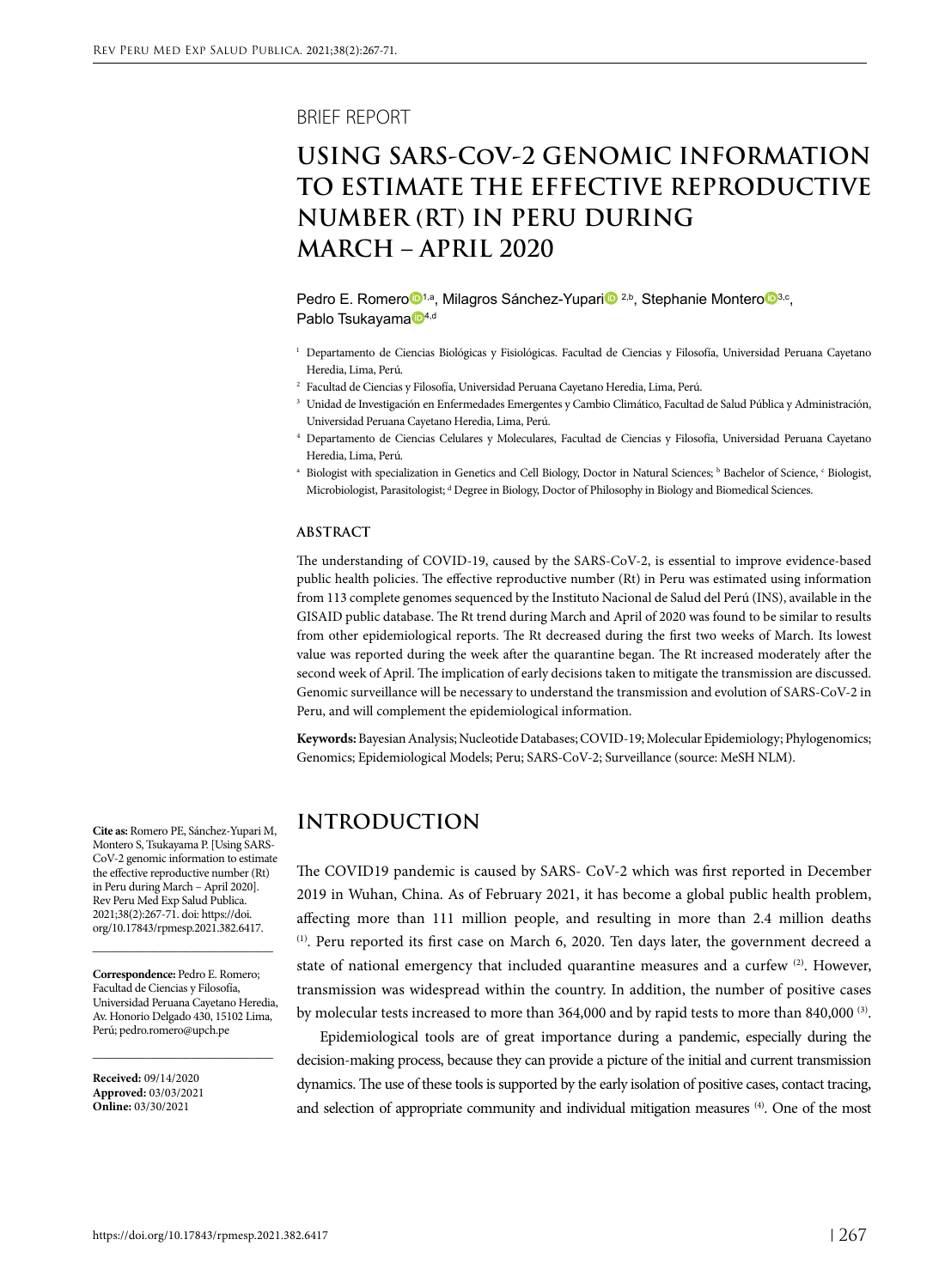important estimates during the early stages of the pandemic is the basic reproductive number  $(R0)$  (5,6), which represents the number of secondary cases expected from a primary case in a population in which all individuals are susceptible to the disease; it measures the potential speed of transmission during the initial phase of the pandemic. R0 was estimated at 2.3 (95% confidence interval [95% CI]: 2.0-2.5) for Lima (2) and between 2.36 and 5.24 for Peru (6) during March 2020.

Another important parameter is the effective reproductive number (Rt), which measures the expected number of new infections caused by an infectious individual during the course of the pandemic, when there are already non-susceptible individuals in the population because they were already infected or are immune to the disease (7). If Rt>1, the cases will increase exponentially; if Rt<1, the number of infected individuals will decrease (8). The Rt for Peru was estimated at 2.36 (95% CI: 2.11- 2.63) during March 2020 (7).

The availability of free data in public repositories encourages open science and rapid public health decision-making (9). For example, the first SARS-CoV-2 genome, published in January 2020, enabled the early development of RT-PCR molecular tests (10), which are used worldwide to confirm the presence of the virus. Genomic information is also used in phylodynamic analyses to obtain estimates of the transmission of emerging diseases, and in real-time molecular evolution processes, thus collaborating with epidemiological surveillance (11).

Rt was calculated with models that are similar to the epidemiological SIR (susceptible, infected, recovered), using phylogenetic information to obtain transmission and recovery rates (12). The first genome of a Peruvian case was sequenced by the Instituto Nacional de Salud (INS) in March 2020 (13). As of February 2021, there were 113 Peruvian case genomes from March and April 2020 deposited in the public database Global Initiative on Sharing All Influenza Data (GISAID).

The aim of our study was to use the genomic information available from Peru to estimate the Rt during the first two months of the epidemic and to determine the dynamics of initial transmission by integrating molecular analyses with epidemiological estimates.

# **THE STUDY**

This was a descriptive study. The information was obtained from the GISAID database in February 2021 and corresponds to March and April 2020. The unit of analysis was each of

### **KEY MESSAGES**

**Motivation for the study:** The use of coronavirus genomic information can contribute to its epidemiological surveillance in Peru and provide independent data on how the transmission and evolution of the disease occurs.

**Main findings:** Using genomic information, we found that disease transmission decreased after the beginning of the quarantine. However, it increased after a few weeks, probably due to the difficulty of maintaining a strict quarantine in our society.

**Implications:** Genomic surveillance of the virus will be useful to monitor the speed of transmission of the new coronavirus at the national level and to assess the effects of new local variants.

the genomes available for that period. We used 113 genomes that met the following criteria: complete genome (>29,000 base pairs) and a percentage of ambiguous nucleotides of less than 1%. Accession numbers can be found in Supplementary Material 1. Of the samples analyzed, 59 were from Lima and 54 from other regions: 8 from Áncash, 7 from Arequipa, 2 from Cajamarca, 2 from Callao, 2 from Cusco, 1 from Huánuco, 5 from Ica, 7 from Junín, 3 from La Libertad, 12 from Lambayeque and 5 from Loreto. The unit of time for the analysis was a calendar day. Sequences were aligned with the MAFFT program (14) and the SARS-CoV-2 reference genome (GenBank identification code: NC\_045512.2). The multiple sequence alignment was manually edited in the Geneious v.2020.2.3 program to remove the flanks corresponding to the untranslated regions (UTRs). The final alignment size resulted in 29,409 sites. This alignment can be found in Supplementary Material 2.

Estimation of Rt from genetic data is possible using the Birth-Death Skyline (BDSKY) model (15). The model is based on the birth-death process, in which individuals generate new disease transmission events at a rate  $\lambda$  (birth) and become noninfectious at a rate  $\delta$  (death), due to host recovery, behavioral changes, or successful treatment. The effective reproductive number estimated from the genomes is calculated by dividing both rates.

The parameters needed to model these rates were estimated from phylogenies generated by Bayesian analysis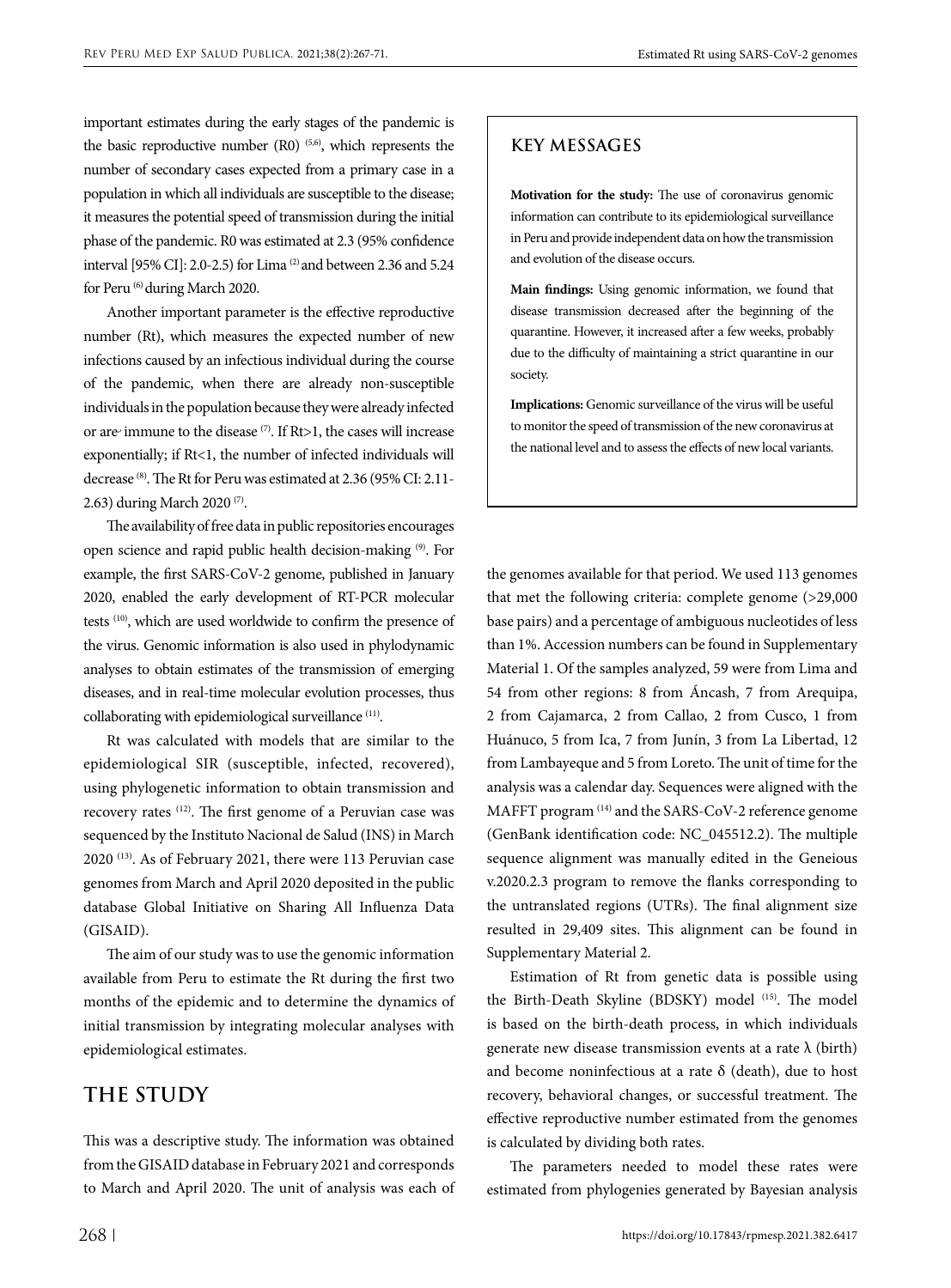in the BEAST2 program (16). This program uses Markov chain Monte Carlo (MCMC) and estimates the parameters of the BDSKY model at each generation of the MCMC. Ten MCMCs were run, with 50 million generations each. Each chain was sampled every 50,000 generations, the first 25% of the results from each chain were discarded (burnin). The results of the 10 MCMCs were combined into a single file (Supplementary Material 3).

From an initial (*a priori*) distribution, and a significant number of generations, the values tend to appear in a stationary (posterior) distribution. When this happens, the parameters are said to have achieved "convergence". To accept the convergence of MCMC, 200 or more is the needed estimated sample size (ESS) in the posterior distribution.

A nucleotide substitution rate of 22,905 substitutions per year was used to calibrate the phylogenies. This rate was obtained from the NextStrain genomic surveillance portal (17). The result of the division between the rate and the size of the reference genome (29,903 nucleotides) was 0.00077 substitutions/site/ year. Similar mutation rates have been used in other studies on introductions and early SARS-CoV-2 transmission (18,19).

The *a priori* parameters are shown in Table 1. We carried out the following: 1) Calculation of the rate of becoming non-infectious (becomeUninfectiousRate), expressed in units per year, and resulting from dividing the days of the year by the average time of days during which an individual is infectious (365/15  $\sim$ 25 units). We chose 25 as the initial mean of a normal distribution. 2) The common ancestor of the Peruvian samples was estimated between late December 2019 and January 2020; therefore, we chose a normal distribution with mean  $0.3$  ( $\sim$ 110 days ago) as the initial distribution. 3) The Rt was estimated using a lognormal distribution with mean 1.65 and standard deviation 1 as the parameter, which implies 0.1<Rt<7.1. The Rt was calculated for each week, approximately.

The information used in this study comes from the public database GISAID. None of the data analyzed had

**Table 1.** A priori parameters of the birth-death skyline model in BEAST2.

| Parameter                                  | Mean             | Standard<br>deviation | Distribution |
|--------------------------------------------|------------------|-----------------------|--------------|
| becomeUninfectiousRate                     | 25               | 5                     | Normal       |
| Common ancestor of the<br>Peruvian samples | 0.3 <sup>a</sup> | 0.05                  | Normal       |
| Effective reproductive<br>number           | 1.65             | 1.00                  | Lognormal    |

a December 2019 to January 2020

any personal identification. This research is aligned with the need for information to address a health emergency.

# **FINDINGS**

The stationary distribution of MCMCs, with convergence (ESS > 200), was achieved by estimating the Rt (Table 2, Supplementary Material 3). We calculated the rate of becoming non-infectious at 39.7, HPD 95%: 31.76-47.62 (HPD: highest probability density interval). This value corresponds to an estimated 365/39.7 ~9 days, HPD 95%: 7.66 to 11.5 days, in which the individual would remain infectious. The Rt was greater than 1 day before the first report of SARS-CoV-2 in Peru (Figure 1, Supplementary Material 4). Rt decreased during the second week of March and reached an Rt<1 value a few days before the start of quarantine. The lowest Rt values were found between March 19 and 25 (Supplementary Material 4), after the quarantine was decreed. Rt fluctuated close to 1 during the following weeks until rising again in the second half of April 2020.

## **DISCUSSION**

During the first ten days of pandemic in Peru, the Rt reported was 2.36-5.24<sup>(7)</sup>. Another report calculated an Rt of 4.4 for March 2020 and a reduction to 3.2 during the first two weeks of quarantine (4). Our research shows concordance with these estimates and with non-peer-reviewed reports (8). The higher initial values could be due to initial uncertainty in the calculation of Rt during the first few days (8).

Control of the epidemic can be achieved by reaching a value of Rt<1. According to our results, the quarantine allowed Peru to maintain this value for at least one week after the quarantine was decreed. However, the decrease in Rt before the beginning of the quarantine could be explained by the measures taken by the

**Table 2.** Parameters estimated using the Birth-Death Skyline model in BEAST2.

| Parameter              | Mean         | Interval at<br><b>HPD 95%</b>  | <b>ESS</b> |
|------------------------|--------------|--------------------------------|------------|
| Posterior probability  | $-41,340.88$ | $-41,376.93$ -<br>$-41,307.96$ | 5,261      |
| BecomeUninfectiousRate | 39.7         | $31.76 - 47.62$                | 7,023      |
| Origin <sup>a</sup>    | 0.3          | $0.29 - 0.30$                  | 7,207      |

a Date of occurrence of the common ancestor of the samples.

ESS: estimated sample size. HPD: highest probability density interval.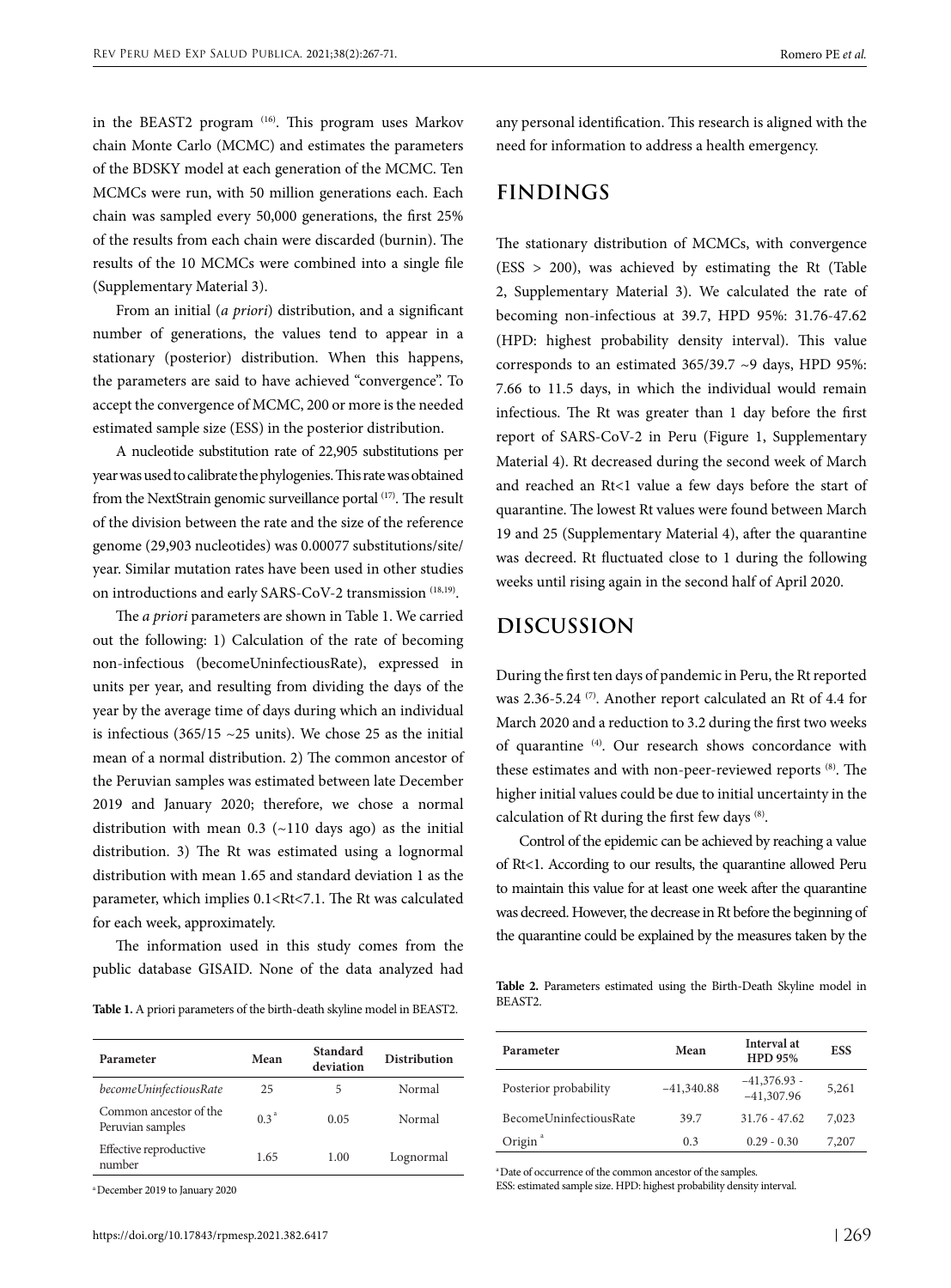

Time (days)

**Figure 1.**Estimated values of Rt by the Birth-Death Skyline model. Uncertainty is represented by a distribution with higher probability density intervals at 95% (HPD 95%) (shaded area). The Rt value decreases during the first two weeks of March and increases moderately during the last week of April 2020.

government the previous week, such as suspending classes and flights from Europe and Asia, as well as prohibiting meetings of more than 300 people <sup>(2)</sup>.

Rt<1 was maintained during the first week of quarantine probably due to the strict conditions applied during the first days. The subsequent increase in Rt after that week may have been caused by recurrent crowding in public places such as markets or banks. For example, the failure of the sex-specific mobilization restriction (April 3-10, 2020), which caused crowding on days intended for females.

Although early strict mitigation measures such as confinement were taken, it did not prevent people from moving out of their homes. Confinement has worked in countries with formal labor markets, but in Peru, the suppression of informal economic activities — which reaches more than 72% — is an unsustainable measure in the context of our social dynamics (20), that may have contributed to people leaving their homes and enabled the transmission of the virus.

Regarding the limitations of our study, the number of genomes that were sampled is small compared to the total

cases reported in Peru during March and April 2020. However, other studies have used similar methodologies to estimate the Rt, assuming a sampling frequency of  $10^{-3}$  and  $10^{-5}$  (1/1,000 to 1/100,000) genomes per reported cases (18,19). At the end of April 2020, there were more than 36,000 cases, so the sampling frequency in Peru would be  $113/36,000$  ~10<sup>-3</sup>. Even if this official figure was lower than the actual existing cases, the value would still be within the range used in other studies.

On the other hand, geographic representation should also be improved to determine the value of the Rt at the regional level with a greater detail. This is another limitation of our study and is related to the public data available in the GISAID database. Therefore, we suggest increasing the geographic diversity of the reported samples.

In conclusion, by using genomic information, it is evident that the Rt decreased considerably during the first half of March, reached its lowest value the week after the beginning of quarantine, and then increased moderately since the second half of April.

It is clear that more sequencing initiatives are needed to strengthen genomic surveillance in our country. The